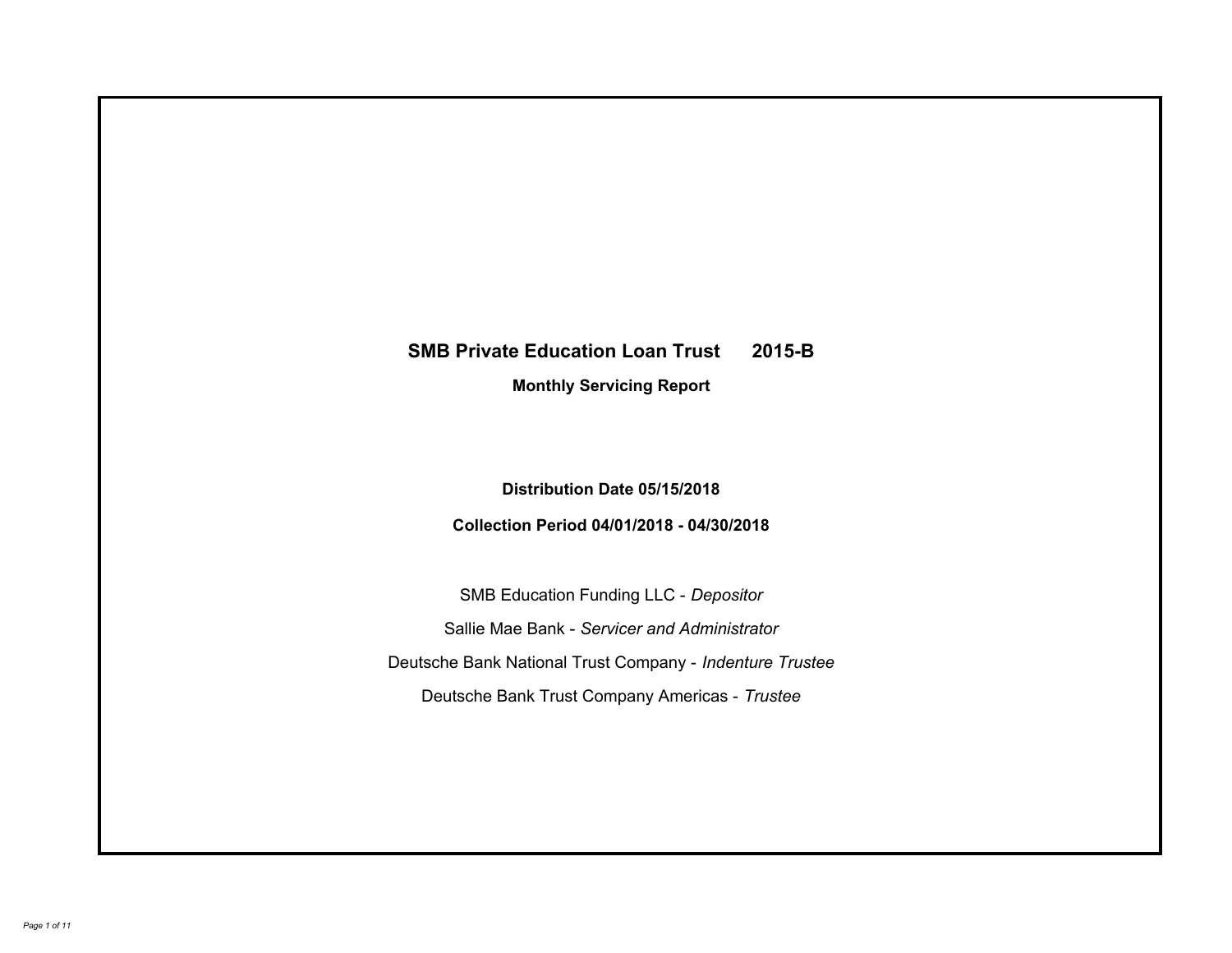| Α | <b>Student Loan Portfolio Characteristics</b> |                                                 | Settlement Date<br>07/30/2015 | 03/31/2018            | 04/30/2018            |
|---|-----------------------------------------------|-------------------------------------------------|-------------------------------|-----------------------|-----------------------|
|   | <b>Principal Balance</b>                      |                                                 | \$700,964,388.29              | \$514,665,349.90      | \$505,552,906.33      |
|   | Interest to be Capitalized Balance            |                                                 | 42,430,107.89                 | 27,471,088.50         | 28,048,345.34         |
|   | Pool Balance                                  |                                                 | \$743,394,496.18              | \$542,136,438.40      | \$533,601,251.67      |
|   | Weighted Average Coupon (WAC)                 |                                                 |                               |                       |                       |
|   |                                               | WAC1 (Contractual Interest Rate on the Loan)    | 8.20%                         | 9.23%                 | 9.30%                 |
|   |                                               | WAC2 (Average of Applicable Interest Rate)      | 8.18%                         | 9.18%                 | 9.24%                 |
|   |                                               | WAC3 (Average of Actual Interest Rate)          | 8.13%                         | 9.10%                 | 9.16%                 |
|   | Weighted Average Remaining Term               |                                                 | 128.84                        | 119.81                | 119.99                |
|   | Number of Loans                               |                                                 | 63,899                        | 47,520                | 46,767                |
|   | Number of Borrowers<br>Pool Factor            |                                                 | 43,918                        | 32,594<br>0.729271526 | 32,124<br>0.717790156 |
|   |                                               | Since Issued Total Constant Prepayment Rate (1) |                               | 8.21%                 | 8.26%                 |
|   |                                               |                                                 |                               |                       |                       |
| B | <b>Debt Securities</b>                        | Cusip/Isin                                      | 04/16/2018                    |                       | 05/15/2018            |
|   | A2A                                           | 78448QAB4                                       | \$159,656,515.32              |                       | \$155,588,681.65      |
|   | A2B                                           | 78448QAC2                                       | \$74,838,991.56               |                       | \$72,932,194.52       |
|   | A <sub>3</sub>                                | 78448QAD0                                       | \$75,000,000.00               |                       | \$75,000,000.00       |
|   | B                                             | 78448QAE8                                       | \$70,000,000.00               |                       | \$70,000,000.00       |
|   | $\mathbf C$                                   | 78448QAF5                                       | \$50,000,000.00               |                       | \$50,000,000.00       |
|   |                                               |                                                 |                               |                       |                       |
| C | <b>Certificates</b>                           | <b>Cusip/Isin</b>                               | 04/16/2018                    |                       | 05/15/2018            |
|   | Residual                                      | 78448Q108                                       | \$100,000.00                  |                       | \$100,000.00          |
|   |                                               |                                                 |                               |                       |                       |
| D | <b>Account Balances</b>                       |                                                 | 04/16/2018                    |                       | 05/15/2018            |
|   | Reserve Account Balance                       |                                                 | \$1,896,081.00                |                       | \$1,896,081.00        |
|   |                                               |                                                 |                               |                       |                       |
| E | <b>Asset / Liability</b>                      |                                                 | 04/16/2018                    |                       | 05/15/2018            |
|   | Overcollateralization Percentage              |                                                 | 20.78%                        |                       | 20.63%                |
|   | Specified Overcollateralization Amount        |                                                 | \$162,640,931.52              |                       | \$160,080,375.50      |
|   | Actual Overcollateralization Amount           |                                                 | \$112,640,931.52              |                       | \$110,080,375.50      |
|   |                                               |                                                 |                               |                       |                       |

(1) Since Issued Total CPR calculations found in monthly servicing reports issued on or prior to September 15, 2015 originally included loans that were removed from the pool by the sponsor because they became ineligible for the pool between the cut-off date and settlement date. On October 5, 2015, Since Issued Total CPR calculations were revised to exclude these loans and all prior monthly servicing reports were restated. For additional information, see 'Since Issued CPR Methodology' found on page 11 of this report.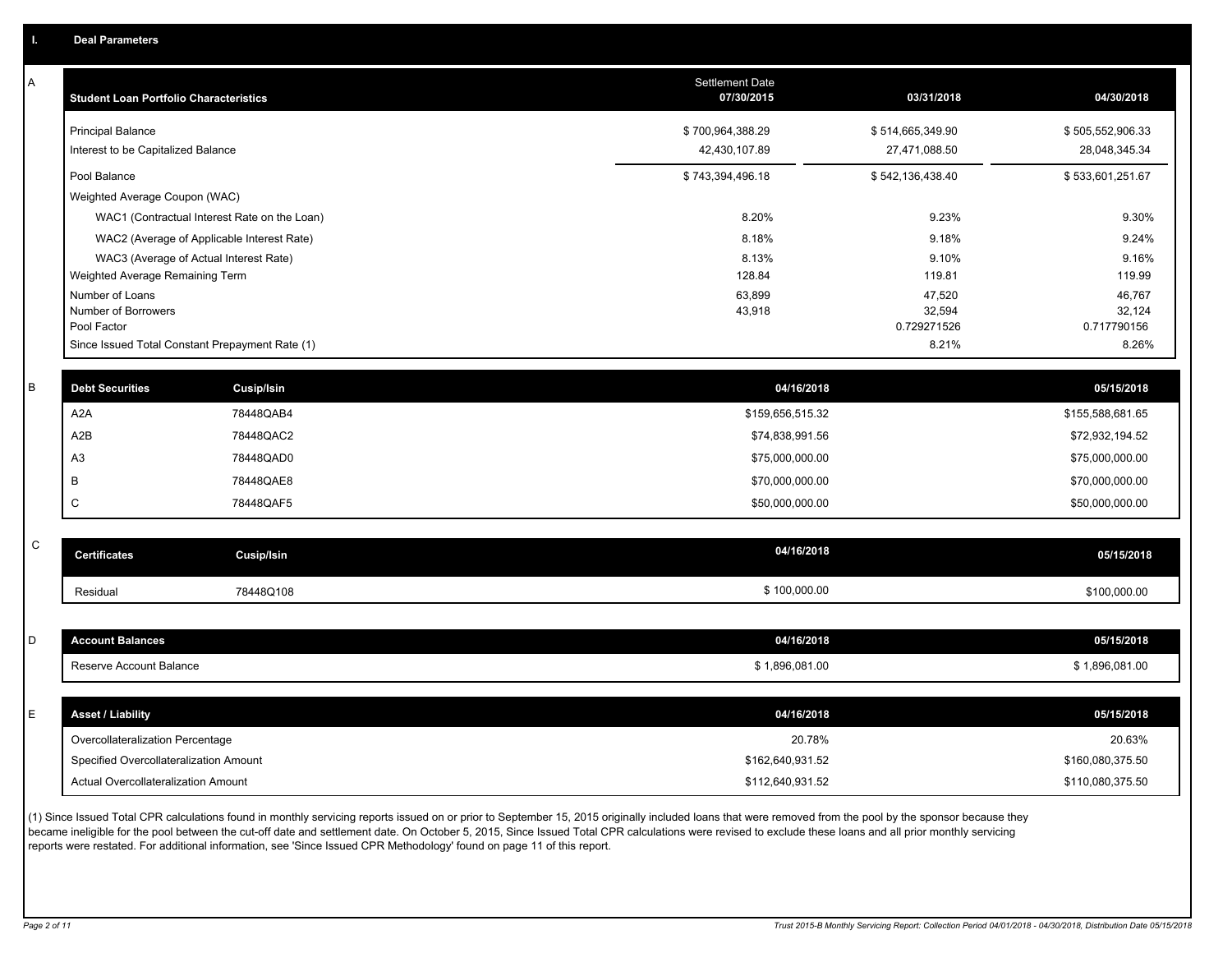### **II. 2015-B Trust Activity 04/01/2018 through 04/30/2018**

| Α | <b>Student Loan Principal Receipts</b>                           |                 |  |
|---|------------------------------------------------------------------|-----------------|--|
|   | <b>Borrower Principal</b>                                        | 8,955,266.86    |  |
|   | <b>Consolidation Activity Principal</b>                          | 0.00            |  |
|   | Seller Principal Reimbursement                                   | (6,304.40)      |  |
|   | Servicer Principal Reimbursement                                 | 0.00            |  |
|   | Delinquent Principal Purchases by Servicer                       | 0.00            |  |
|   | <b>Other Principal Deposits</b>                                  | 6,891.63        |  |
|   | <b>Total Principal Receipts</b>                                  | \$8,955,854.09  |  |
| B | <b>Student Loan Interest Receipts</b>                            |                 |  |
|   | <b>Borrower Interest</b>                                         | 2,675,702.93    |  |
|   | <b>Consolidation Activity Interest</b>                           | 0.00            |  |
|   | Seller Interest Reimbursement                                    | (698.15)        |  |
|   | Servicer Interest Reimbursement                                  | 0.00            |  |
|   | Delinquent Interest Purchases by Servicer                        | 0.00            |  |
|   | <b>Other Interest Deposits</b>                                   | 32.15           |  |
|   | <b>Total Interest Receipts</b>                                   | \$2,675,036.93  |  |
| C | <b>Recoveries on Realized Losses</b>                             | \$146,080.25    |  |
| D | <b>Investment Income</b>                                         | \$18,251.06     |  |
| Е | <b>Funds Borrowed from Next Collection Period</b>                | \$0.00          |  |
| F | <b>Funds Repaid from Prior Collection Period</b>                 | \$0.00          |  |
| G | Loan Sale or Purchase Proceeds                                   | \$0.00          |  |
| н | Initial Deposits to Distribution Account                         | \$0.00          |  |
|   | <b>Excess Transferred from Other Accounts</b>                    | \$0.00          |  |
| J | <b>Borrower Benefit Reimbursements</b>                           | \$0.00          |  |
| Κ | <b>Other Deposits</b>                                            | \$0.00          |  |
| L | <b>Other Fees Collected</b>                                      | \$0.00          |  |
| M | <b>AVAILABLE FUNDS</b>                                           | \$11,795,222.33 |  |
| N | Non-Cash Principal Activity During Collection Period             | \$(106, 141.14) |  |
| O | Aggregate Purchased Amounts by the Depositor, Servicer or Seller | \$6,923.78      |  |
| P | Aggregate Loan Substitutions                                     | \$0.00          |  |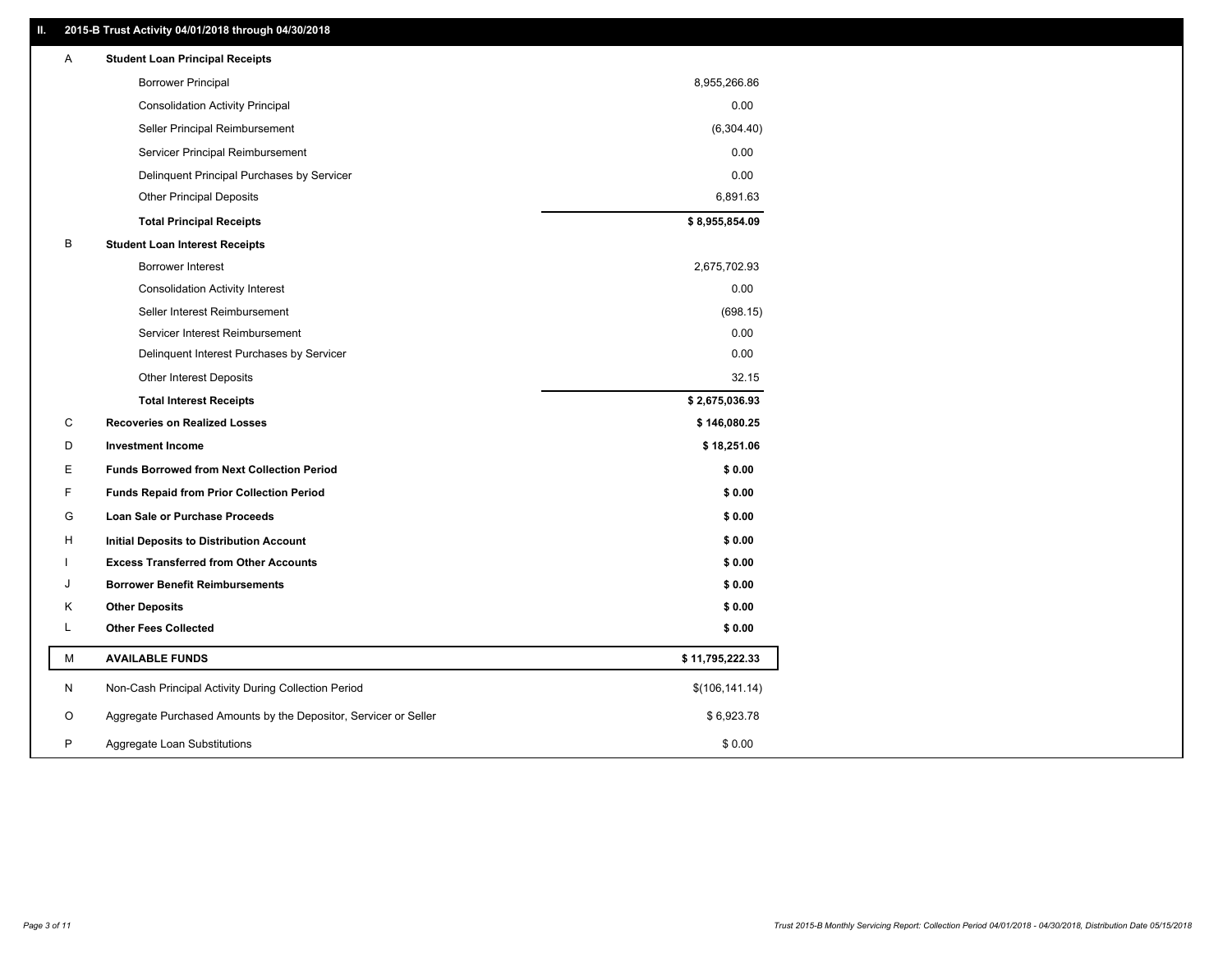|                   |                       |                          |         |                                                           | <b>Loans by Repayment Status</b> |                            |                          |         |                                                                  |                |                            |
|-------------------|-----------------------|--------------------------|---------|-----------------------------------------------------------|----------------------------------|----------------------------|--------------------------|---------|------------------------------------------------------------------|----------------|----------------------------|
|                   |                       |                          |         | 04/30/2018                                                |                                  |                            |                          |         | 03/31/2018                                                       |                |                            |
|                   |                       | <b>Wtd Avg</b><br>Coupon | # Loans | Principal and<br><b>Interest Accrued</b><br>to Capitalize | % of Principal                   | % of Loans in<br>Repay (1) | <b>Wtd Avg</b><br>Coupon | # Loans | <b>Principal and</b><br><b>Interest Accrued</b><br>to Capitalize | % of Principal | % of Loans in<br>Repay (1) |
| INTERIM:          | IN SCHOOL             | 10.35%                   | 3,278   | \$49,828,690.86                                           | 9.338%                           | $-$ %                      | 10.26%                   | 3,324   | \$50,313,879.14                                                  | 9.281%         | $-$ %                      |
|                   | <b>GRACE</b>          | 10.23%                   | 897     | \$12,996,383.82                                           | 2.436%                           | $-$ %                      | 10.13%                   | 893     | \$12,804,325.96                                                  | 2.362%         | $-$ %                      |
|                   | <b>DEFERMENT</b>      | 10.28%                   | 2,703   | \$34,472,511.91                                           | 6.460%                           | $-$ %                      | 10.18%                   | 2,761   | \$34,575,476.76                                                  | 6.378%         | $-$ %                      |
| <b>REPAYMENT:</b> | <b>CURRENT</b>        | 8.86%                    | 37,332  | \$399,886,299.19                                          | 74.941%                          | 91.653%                    | 8.82%                    | 37,967  | \$408,048,779.17                                                 | 75.267%        | 91.811%                    |
|                   | 31-60 DAYS DELINQUENT | 9.91%                    | 666     | \$8,643,469.94                                            | 1.620%                           | 1.981%                     | 9.50%                    | 741     | \$10,141,379.24                                                  | 1.871%         | 2.282%                     |
|                   | 61-90 DAYS DELINQUENT | 9.51%                    | 312     | \$4,746,612.12                                            | 0.890%                           | 1.088%                     | 9.30%                    | 299     | \$4,519,359.59                                                   | 0.834%         | 1.017%                     |
|                   | > 90 DAYS DELINQUENT  | 10.06%                   | 152     | \$2,206,090.41                                            | 0.413%                           | 0.506%                     | 10.24%                   | 173     | \$2,353,718.80                                                   | 0.434%         | 0.530%                     |
|                   | <b>FORBEARANCE</b>    | 9.08%                    | 1,427   | \$20,821,193.42                                           | 3.902%                           | 4.772%                     | 9.00%                    | 1,362   | \$19,379,519.74                                                  | 3.575%         | 4.360%                     |
| <b>TOTAL</b>      |                       |                          | 46,767  | \$533,601,251.67                                          | 100.00%                          | 100.00%                    |                          | 47,520  | \$542,136,438.40                                                 | 100.00%        | 100.00%                    |

Percentages may not total 100% due to rounding \*

1 Loans classified in "Repayment" include any loan for which interim interest only, \$25 fixed payments or full principal and interest payments are due.

|                                                                                                                                                                                                           |                          |         | 04/30/2018                                                |                |                                |                          |         | 03/31/2018                                                       |                |                                |
|-----------------------------------------------------------------------------------------------------------------------------------------------------------------------------------------------------------|--------------------------|---------|-----------------------------------------------------------|----------------|--------------------------------|--------------------------|---------|------------------------------------------------------------------|----------------|--------------------------------|
|                                                                                                                                                                                                           | <b>Wtd Avg</b><br>Coupon | # Loans | Principal and<br><b>Interest Accrued</b><br>to Capitalize | % of Principal | % of Loans in<br>P&I Repay (2) | <b>Wtd Avg</b><br>Coupon | # Loans | <b>Principal and</b><br><b>Interest Accrued</b><br>to Capitalize | % of Principal | % of Loans in<br>P&I Repay (2) |
| IN SCHOOL<br>INTERIM:                                                                                                                                                                                     | 9.89%                    | 6,539   | \$96,165,411.15                                           | 18.022%        | $-$ %                          | 9.80%                    | 6,616   | \$96,857,451.26                                                  | 17.866%        | $-$ %                          |
| <b>GRACE</b>                                                                                                                                                                                              | 9.88%                    | 1,646   | \$23,433,110.63                                           | 4.392%         | $-$ %                          | 9.75%                    | 1,657   | \$23,548,394.96                                                  | 4.344%         | $-$ %                          |
| <b>DEFERMENT</b>                                                                                                                                                                                          | 9.83%                    | 5,042   | \$62,195,948.27                                           | 11.656%        | $-$ %                          | 9.72%                    | 5,133   | \$62,275,509.38                                                  | 11.487%        | $-$ %                          |
| <b>CURRENT</b><br>P&I REPAYMENT:                                                                                                                                                                          | 8.73%                    | 31,048  | \$316,267,402.58                                          | 59.270%        | 89.898%                        | 8.71%                    | 31,592  | \$323,760,305.14                                                 | 59.719%        | 90.070%                        |
| 31-60 DAYS DELINQUENT                                                                                                                                                                                     | 9.85%                    | 614     | \$7,959,549.62                                            | 1.492%         | 2.262%                         | 9.48%                    | 699     | \$9,593,754.50                                                   | 1.770%         | 2.669%                         |
| 61-90 DAYS DELINQUENT                                                                                                                                                                                     | 9.50%                    | 300     | \$4,565,301.82                                            | 0.856%         | 1.298%                         | 9.31%                    | 291     | \$4,398,131.13                                                   | 0.811%         | 1.224%                         |
| > 90 DAYS DELINQUENT                                                                                                                                                                                      | 10.06%                   | 151     | \$2,193,334.18                                            | 0.411%         | 0.623%                         | 10.24%                   | 170     | \$2,323,372.29                                                   | 0.429%         | 0.646%                         |
| <b>FORBEARANCE</b>                                                                                                                                                                                        | 9.08%                    | 1,427   | \$20,821,193.42                                           | 3.902%         | 5.918%                         | 9.00%                    | 1,362   | \$19,379,519.74                                                  | 3.575%         | 5.391%                         |
| <b>TOTAL</b><br>$\star$<br>Percentages may not total 100% due to rounding<br>2 Loans classified in "P&I Repayment" includes only those loans for which scheduled principal and interest payments are due. |                          | 46,767  | \$533,601,251.67                                          | 100.00%        | 100.00%                        |                          | 47,520  | \$542,136,438.40                                                 | 100.00%        | 100.00%                        |

WAC reflects WAC3 To conform with company standard reporting these sections now include Princial and Interest Accrued to Capitalize.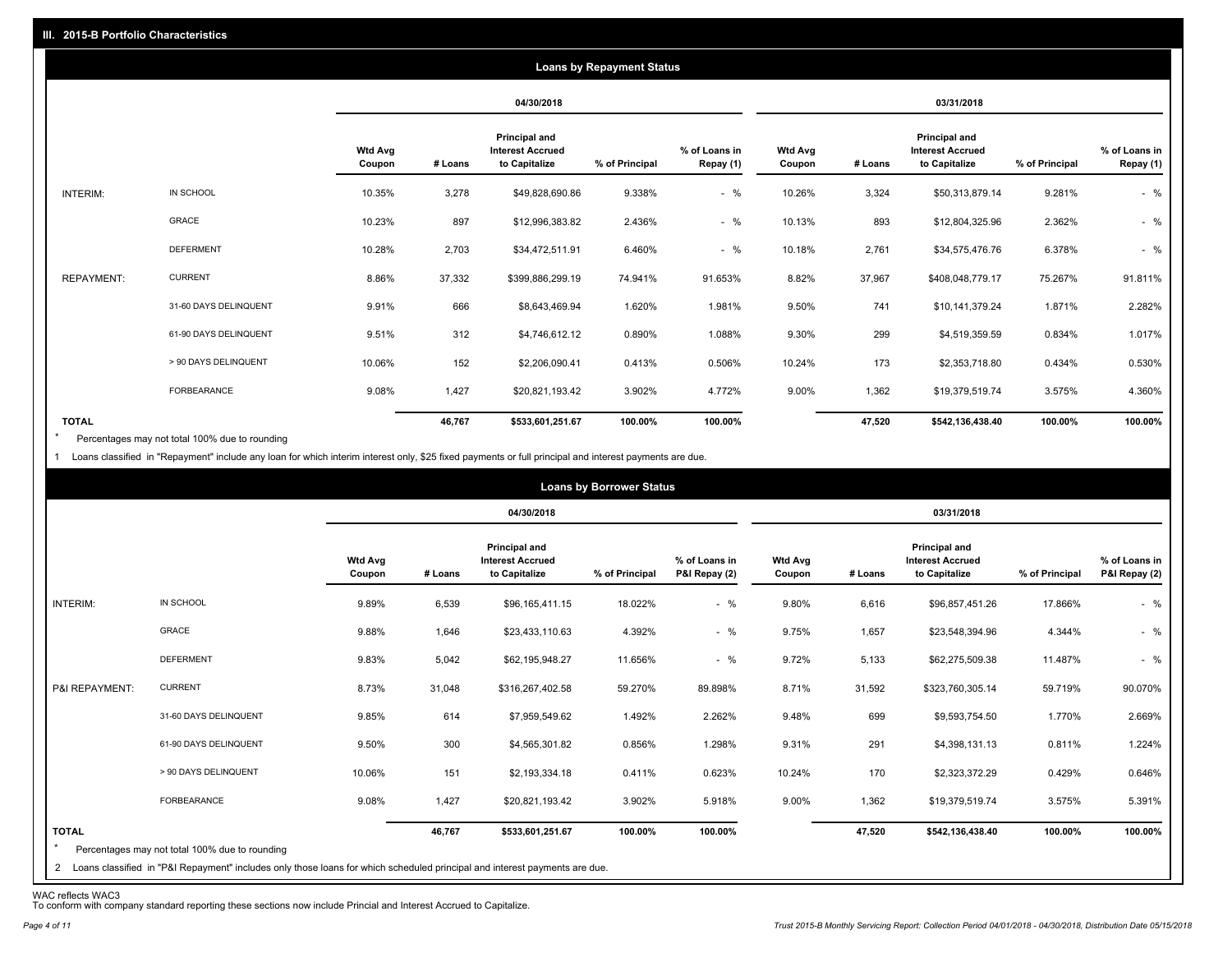|                                                                                                  | 4/30/2018        | 3/31/2018        |
|--------------------------------------------------------------------------------------------------|------------------|------------------|
| Pool Balance                                                                                     | \$533,601,251.67 | \$542,136,438.40 |
| Total # Loans                                                                                    | 46,767           | 47,520           |
| <b>Total # Borrowers</b>                                                                         | 32,124           | 32,594           |
| Weighted Average Coupon                                                                          | 9.24%            | 9.18%            |
| Weighted Average Remaining Term                                                                  | 119.99           | 119.81           |
| Percent of Pool - Cosigned                                                                       | 92.8%            | 92.8%            |
| Percent of Pool - Non Cosigned                                                                   | 7.2%             | 7.2%             |
| Borrower Interest Accrued for Period                                                             | \$3,780,162.83   | \$3,917,003.80   |
| <b>Outstanding Borrower Interest Accrued</b>                                                     | \$31,049,565.45  | \$30,564,927.15  |
| Gross Principal Realized Loss - Periodic *                                                       | \$598,217.51     | \$879,632.14     |
| Gross Principal Realized Loss - Cumulative *                                                     | \$19,062,710.54  | \$18,464,493.03  |
| Recoveries on Realized Losses - Periodic                                                         | \$146,080.25     | \$108,722.69     |
| Recoveries on Realized Losses - Cumulative                                                       | \$2,422,267.59   | \$2,276,187.34   |
| Net Losses - Periodic                                                                            | \$452,137.26     | \$770,909.45     |
| Net Losses - Cumulative                                                                          | \$16,640,442.95  | \$16,188,305.69  |
| Non-Cash Principal Activity - Capitalized Interest                                               | \$508,962.68     | \$1,516,925.07   |
| Since Issued Total Constant Prepayment Rate (CPR) (1)                                            | 8.26%            | 8.21%            |
| <b>Loan Substitutions</b>                                                                        | \$0.00           | \$0.00           |
| <b>Cumulative Loan Substitutions</b>                                                             | \$0.00           | \$0.00           |
| <b>Unpaid Servicing Fees</b>                                                                     | \$0.00           | \$0.00           |
| <b>Unpaid Administration Fees</b>                                                                | \$0.00           | \$0.00           |
| <b>Unpaid Carryover Servicing Fees</b>                                                           | \$0.00           | \$0.00           |
| Note Interest Shortfall                                                                          | \$0.00           | \$0.00           |
| Loans in Modification                                                                            | \$29,966,201.54  | \$28,023,788.04  |
| % of Loans in Modification as a % of Loans in Repayment (P&I)                                    | 9.05%            | 8.24%            |
|                                                                                                  |                  |                  |
|                                                                                                  |                  |                  |
| % Annualized Gross Principal Realized Loss - Periodic as a %<br>of Loans in Repayment (P&I) * 12 | 2.17%            | 3.10%            |
| % Gross Principal Realized Loss - Cumulative as a % of                                           |                  |                  |
| Original Pool Balance                                                                            | 2.56%            | 2.48%            |
|                                                                                                  |                  |                  |

\* In accordance with the Servicer's current policies and procedures, after September 1, 2017 loans subject to bankruptcy claims generally will not be reported as a charged-off unless and until they are delinquent for 120 d

(1) Since Issued Total CPR calculations found in monthly servicing reports issued on or prior to September 15, 2015 originally included loans that were removed from the pool by the sponsor because they became ineligible fo between the cut-off date and settlement date. On October 5, 2015, Since Issued Total CPR calculations were revised to exclude these loans and all prior monthly servicing reports were restated. For additional information, s Issued CPR Methodology' found on page 11 of this report.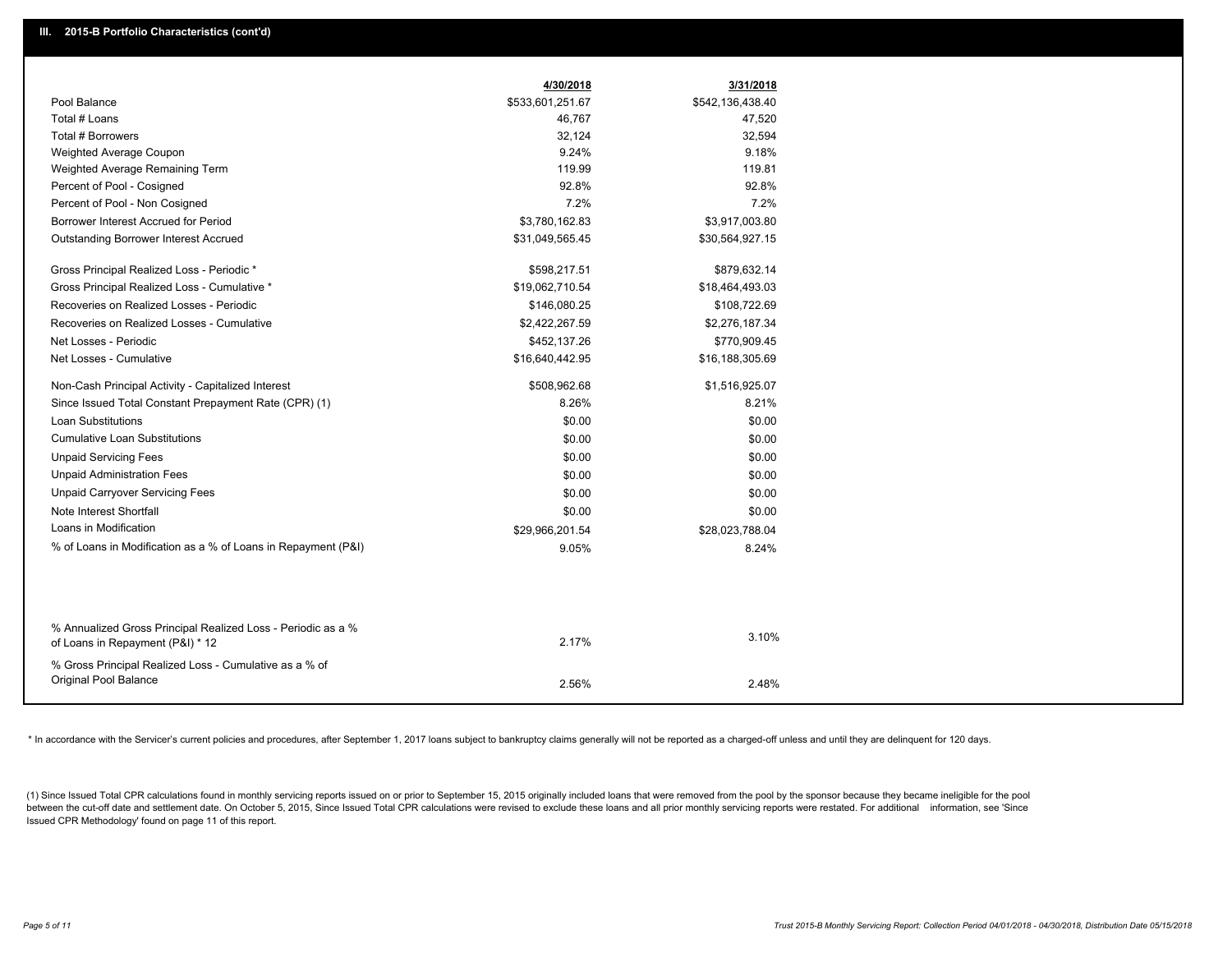#### **Loan Program**  A

|                                    | Weighted<br><b>Average Coupon</b> | # LOANS | <b>\$ AMOUNT</b> | $%$ *     |
|------------------------------------|-----------------------------------|---------|------------------|-----------|
| - Smart Option Interest-Only Loans | 8.13%                             | 9,984   | \$87,578,382.13  | 16.413%   |
| - Smart Option Fixed Pay Loans     | 9.14%                             | 12,725  | \$168,130,241.01 | 31.509%   |
| - Smart Option Deferred Loans      | 9.49%                             | 24.058  | \$277,892,628.53 | 52.079%   |
| - Other Loan Programs              | $0.00\%$                          | 0       | \$0.00           | $0.000\%$ |
| <b>Total</b>                       | 9.16%                             | 46,767  | \$533,601,251.67 | 100.000%  |

\* Percentages may not total 100% due to rounding

B

C

**Index Type**

|                       | Weighted<br><b>Average Coupon</b> | # LOANS     | <b>\$ AMOUNT</b> | $%$ *     |
|-----------------------|-----------------------------------|-------------|------------------|-----------|
| - Fixed Rate Loans    | 8.01%                             | 9,543       | \$125,363,702.67 | 23.494%   |
| - LIBOR Indexed Loans | 9.51%                             | 37.224      | \$408,237,549.00 | 76.506%   |
| - Other Index Rates   | $0.00\%$                          | $\mathbf 0$ | \$0.00           | $0.000\%$ |
| Total                 | 9.16%                             | 46,767      | \$533,601,251.67 | 100.000%  |

\* Percentages may not total 100% due to rounding

### **Weighted Average Recent FICO**

| 4,056  | \$44,243,823.62  | 8.292%   |
|--------|------------------|----------|
| 2,951  | \$32,745,742.26  | 6.137%   |
| 5,214  | \$59,906,701.30  | 11.227%  |
| 10,042 | \$115,694,194.96 | 21.682%  |
| 24,497 | \$280,886,564.04 | 52.640%  |
|        | \$124,225.49     | 0.023%   |
| 46,767 | \$533,601,251.67 | 100.000% |
|        |                  |          |

WAC reflects WAC3 To conform with company standard reporting these sections now include Princial and Interest Accrued to Capitalize.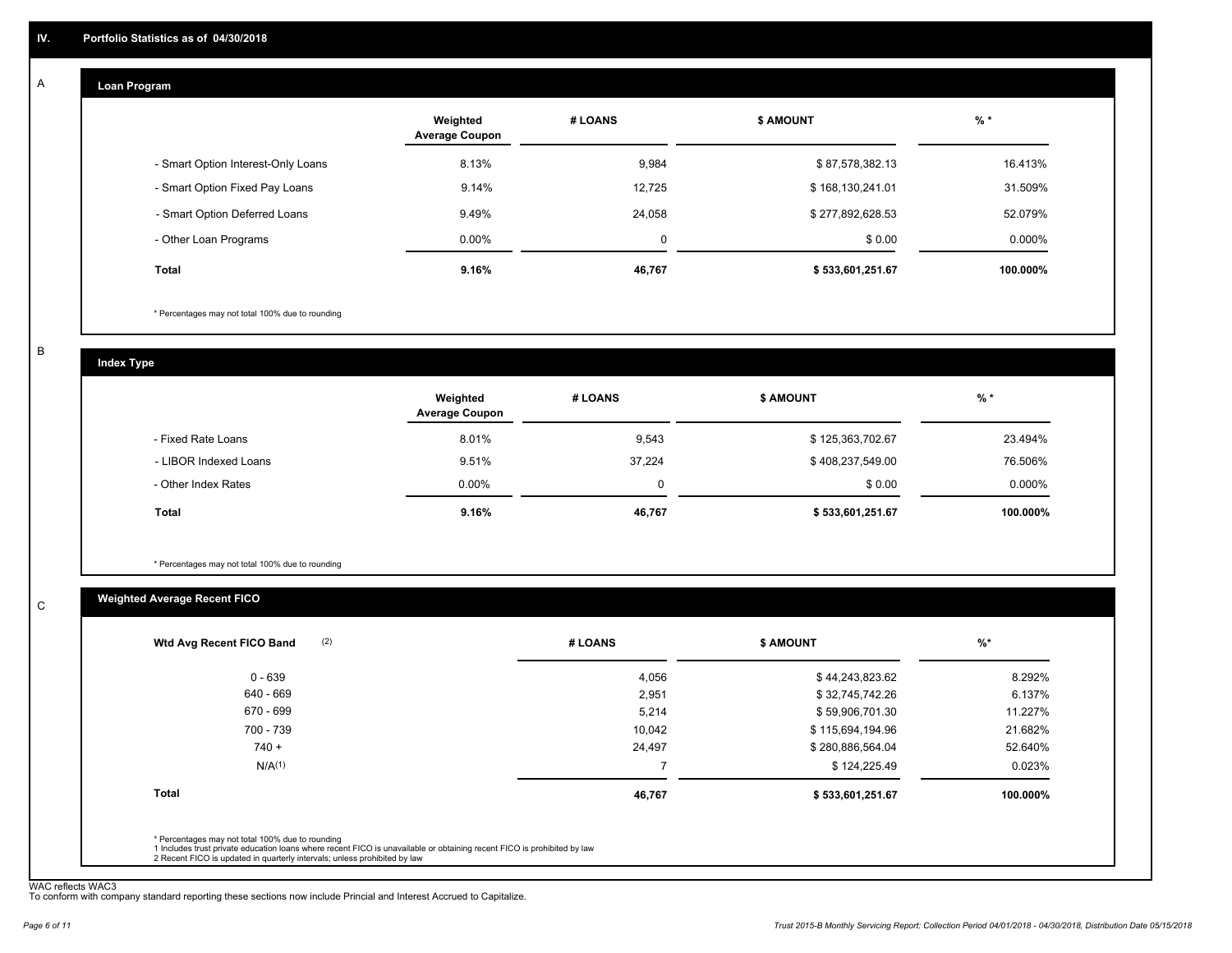| V. | 2015-B Reserve Account and Principal Distribution Calculations                                 |                  |  |
|----|------------------------------------------------------------------------------------------------|------------------|--|
| А. | <b>Reserve Account</b>                                                                         |                  |  |
|    | Specified Reserve Account Balance                                                              | \$1,896,081.00   |  |
|    | Actual Reserve Account Balance                                                                 | \$1,896,081.00   |  |
| В. | <b>Principal Distribution Amount</b>                                                           |                  |  |
|    | Class A Notes Outstanding<br>i.                                                                | \$309,495,506.88 |  |
|    | Pool Balance<br>ii.                                                                            | \$533,601,251.67 |  |
|    | First Priority Principal Distribution Amount (i - ii)<br>iii.                                  | \$0.00           |  |
|    |                                                                                                |                  |  |
|    | Class A and B Notes Outstanding<br>iv.                                                         | \$379,495,506.88 |  |
|    | First Priority Principal Distribution Amount<br>v.                                             | \$0.00           |  |
|    | Pool Balance<br>vi.                                                                            | \$533,601,251.67 |  |
|    | Specified Overcollateralization Amount<br>vii.                                                 | \$160,080,375.50 |  |
|    | Available Funds (after payment of waterfall items A through H)<br>viii.                        | \$10,247,625.50  |  |
|    | <b>Class C Notes Outstanding</b><br>ix.                                                        | \$50,000,000.00  |  |
|    | Regular Principal Distribution Amount (if (iv > 0, (iv - v) - (vi - vii), min(viii, ix))<br>x. | \$5,974,630.71   |  |
|    |                                                                                                |                  |  |
|    | Pool Balance<br>xi.                                                                            | \$533,601,251.67 |  |
|    | 10% of Initial Pool Balance<br>xii.                                                            | \$74,339,449.62  |  |
|    | First Priority Principal Distribution Amount<br>xiii.                                          | \$0.00           |  |
|    | Regular Principal Distribution Amount<br>xiv.                                                  | \$5,974,630.71   |  |
|    | Available Funds (after payment of waterfall items A through J)<br>XV.                          | \$4,272,994.79   |  |
|    | xvi. Additional Principal Distribution Amount (if(ix $\lt$ = x, min(xv, xi - xiii - xiv)))     | \$0.00           |  |
|    |                                                                                                |                  |  |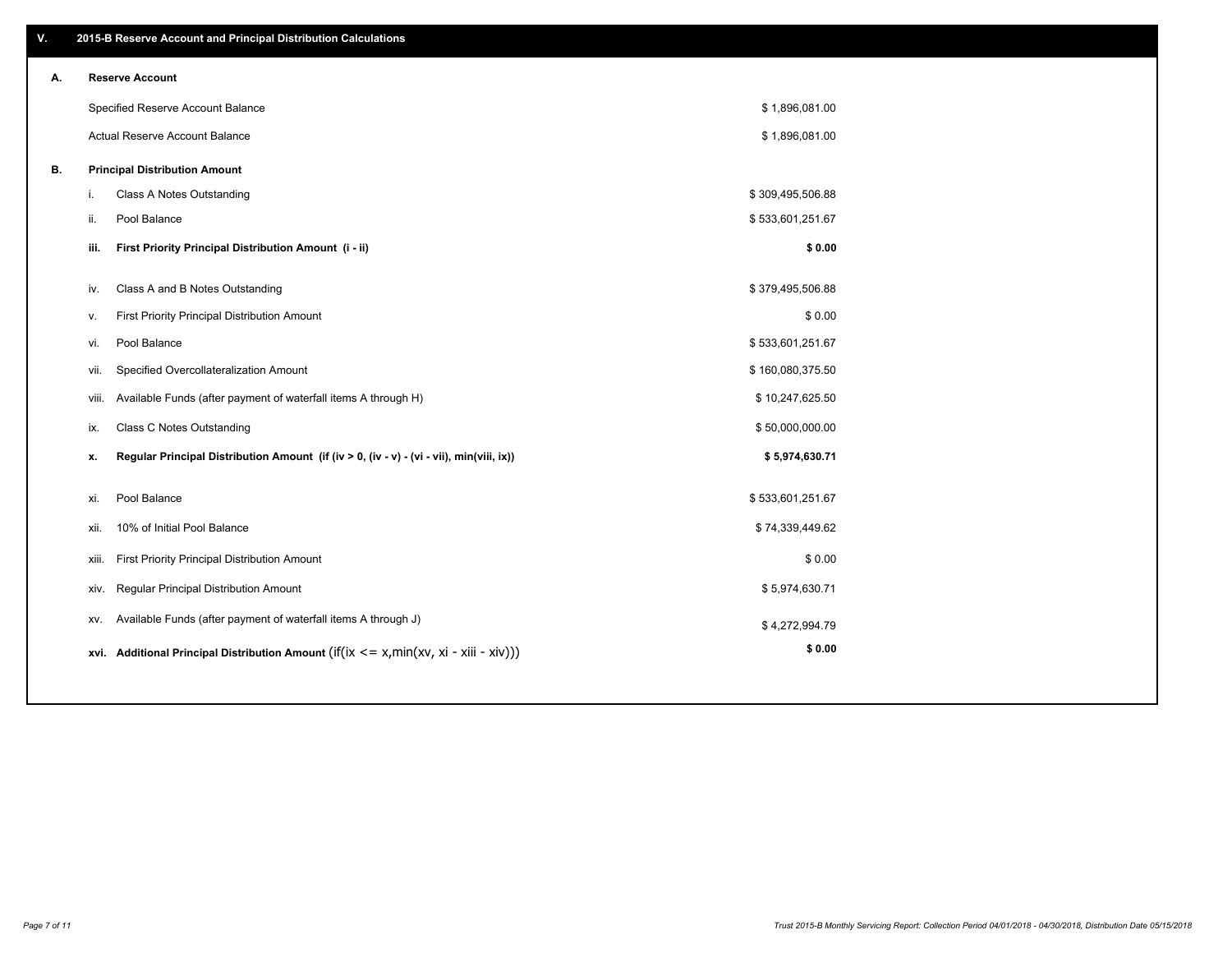|    |                                                         | Paid           | <b>Funds Balance</b> |
|----|---------------------------------------------------------|----------------|----------------------|
|    |                                                         |                |                      |
|    | <b>Total Available Funds</b>                            |                | \$11,795,222.33      |
| A  | <b>Trustee Fees</b>                                     | \$0.00         | \$11,795,222.33      |
| B  | <b>Servicing Fees</b>                                   | \$344,082.98   | \$11,451,139.35      |
| C  | i. Administration Fees                                  | \$8,333.00     | \$11,442,806.35      |
|    | ii. Unreimbursed Administrator Advances plus any Unpaid | \$0.00         | \$11,442,806.35      |
| D  | Class A Noteholders Interest Distribution Amount        | \$803,514.18   | \$10,639,292.17      |
| Е  | <b>First Priority Principal Payment</b>                 | \$0.00         | \$10,639,292.17      |
| F  | Class B Noteholders Interest Distribution Amount        | \$204,166.67   | \$10,435,125.50      |
| G  | Class C Noteholders Interest Distribution Amount        | \$187,500.00   | \$10,247,625.50      |
| H  | Reinstatement Reserve Account                           | \$0.00         | \$10,247,625.50      |
|    | <b>Regular Principal Distribution</b>                   | \$5,974,630.71 | \$4,272,994.79       |
| J  | <b>Carryover Servicing Fees</b>                         | \$0.00         | \$4,272,994.79       |
| Κ  | Additional Principal Distribution Amount                | \$0.00         | \$4,272,994.79       |
| L. | Unpaid Expenses of Trustee                              | \$0.00         | \$4,272,994.79       |
| м  | Unpaid Expenses of Administrator                        | \$0.00         | \$4,272,994.79       |
| N  | Remaining Funds to the Residual Certificateholders      | \$4,272,994.79 | \$0.00               |
|    |                                                         |                |                      |

#### **Waterfall Conditions**

|      | Pool Balance                                                                       | \$533,601,251.67 |  |
|------|------------------------------------------------------------------------------------|------------------|--|
|      | Class A and B Notes Outstanding                                                    | \$379,495,506.88 |  |
| iii. | Class C Noteholders' Interest Distribution Ratio (i / ii)                          | 140.61%          |  |
| iv.  | Minimum Ratio                                                                      | 110.00%          |  |
| V.   | Is the Class C Noteholders' Interest Distribution Condition Satisfied (iii $>$ iv) |                  |  |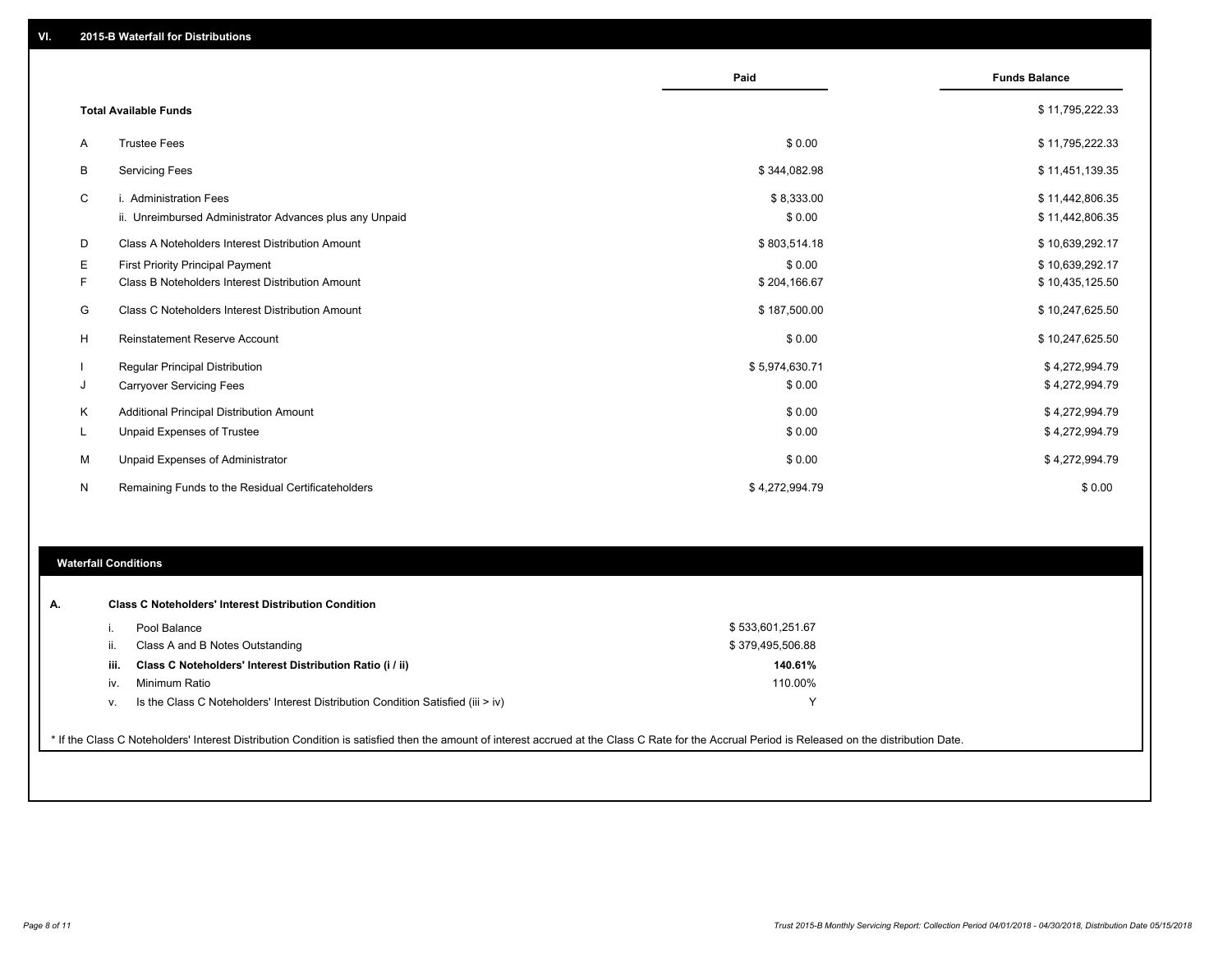## Ending Principal Balance \$ 75,000,000.00 \$ \$ 155,588,681.65 \$ 72,932,194.52 \$ 75,000,000.00 \$ 75,000,000.00 Principal Paid \$4,067,833.67 \$ 1,906,797.04 \$ - Interest Shortfall \$ - \$ - \$ - Interest Paid \$ 396,480.35 \$ 186,701.50 \$ 186,701.50 \$ 220,332.33 Total Interest Due \$ 396,480.35 \$ 186,701.50 \$ 220,332.33 Interest Shortfall from Prior Period Plus Accrued Interest \$ - \$ - \$ - Current Interest Due \$ 396,480.35 \$ 186,701.50 \$ 220,332.33 Accrued Interest Factor 0.002483333 0.002494709 0.002937764 Interest Rate\* 2.98000% 3.09688% 3.64688% Daycount Fraction 0.08333333 0.08055556 0.08055556 Accrual Period End 5/15/2018 5/15/2018 5/15/2018 Accrual Period Begin 4/15/2018 4/16/2018 4/16/2018 Record Date (Days Prior to Distribution) 1 1 NEW YORK BUSINESS DAY 1 NEW YORK BUSINESS DAY 1 NEW YORK BUSINESS DAY Spread/Fixed Rate 2.98% 1.20% 1.75% Index FIXED LIBOR LIBOR Beginning Balance \$ 75,000,000.00 \$ 159,656,515.32 \$ 74,838,991.56 \$ 75,000,000.00 \$ 75,000,000.00 Cusip/Isin 78448QAB4 78448QAC2 78448QAD0 **A2A A2B A3 Distribution Amounts VII. 2015-B Distributions**

Paydown Factor 0.021186634 0.021186634 0.000000000

0.810357717 0.810357717 1.000000000

\* Pay rates for Current Distribution. For the interest rates applicable to the next distribution date, please see https://www.salliemae.com/about/investors/data/SMBabrate.txt.

Ending Balance Factor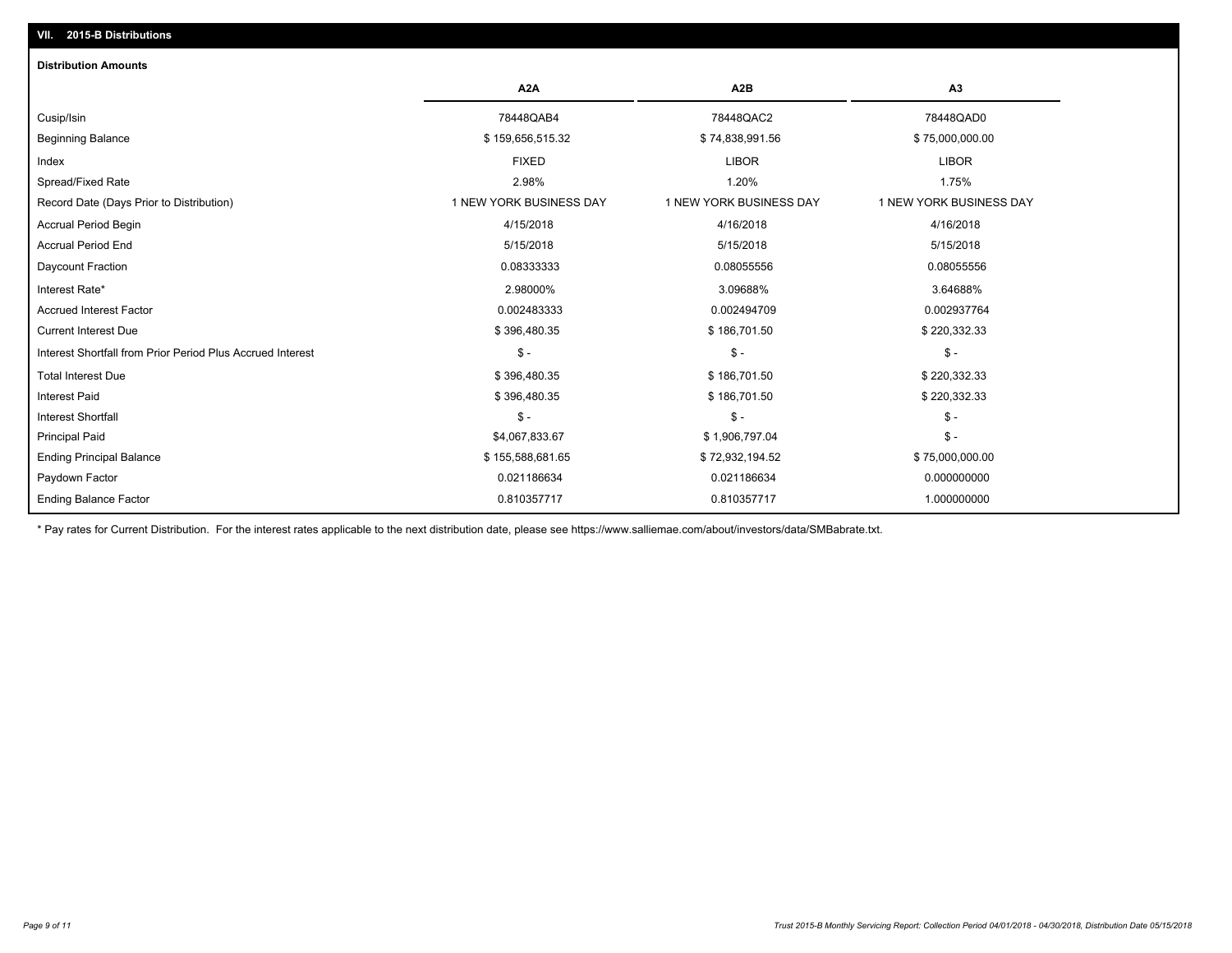| <b>Distribution Amounts</b>                                |                         |                         |
|------------------------------------------------------------|-------------------------|-------------------------|
|                                                            | в                       | C                       |
| Cusip/Isin                                                 | 78448QAE8               | 78448QAF5               |
| <b>Beginning Balance</b>                                   | \$70,000,000.00         | \$50,000,000.00         |
| Index                                                      | <b>FIXED</b>            | <b>FIXED</b>            |
| Spread/Fixed Rate                                          | 3.50%                   | 4.50%                   |
| Record Date (Days Prior to Distribution)                   | 1 NEW YORK BUSINESS DAY | 1 NEW YORK BUSINESS DAY |
| <b>Accrual Period Begin</b>                                | 4/15/2018               | 4/15/2018               |
| <b>Accrual Period End</b>                                  | 5/15/2018               | 5/15/2018               |
| Daycount Fraction                                          | 0.08333333              | 0.08333333              |
| Interest Rate*                                             | 3.50000%                | 4.50000%                |
| <b>Accrued Interest Factor</b>                             | 0.002916667             | 0.003750000             |
| <b>Current Interest Due</b>                                | \$204,166.67            | \$187,500.00            |
| Interest Shortfall from Prior Period Plus Accrued Interest | $\mathsf{\$}$ -         | $\mathsf{\$}$ -         |
| <b>Total Interest Due</b>                                  | \$204,166.67            | \$187,500.00            |
| <b>Interest Paid</b>                                       | \$204,166.67            | \$187,500.00            |
| <b>Interest Shortfall</b>                                  | $\mathsf{\$}$ -         | $\mathsf{\$}$ -         |
| <b>Principal Paid</b>                                      | $\mathsf{\$}$ -         | $S -$                   |
| <b>Ending Principal Balance</b>                            | \$70,000,000.00         | \$50,000,000.00         |
| Paydown Factor                                             | 0.000000000             | 0.000000000             |
| <b>Ending Balance Factor</b>                               | 1.000000000             | 1.000000000             |

\* Pay rates for Current Distribution. For the interest rates applicable to the next distribution date, please see https://www.salliemae.com/about/investors/data/SMBabrate.txt.

**VII. 2015-B Distributions**